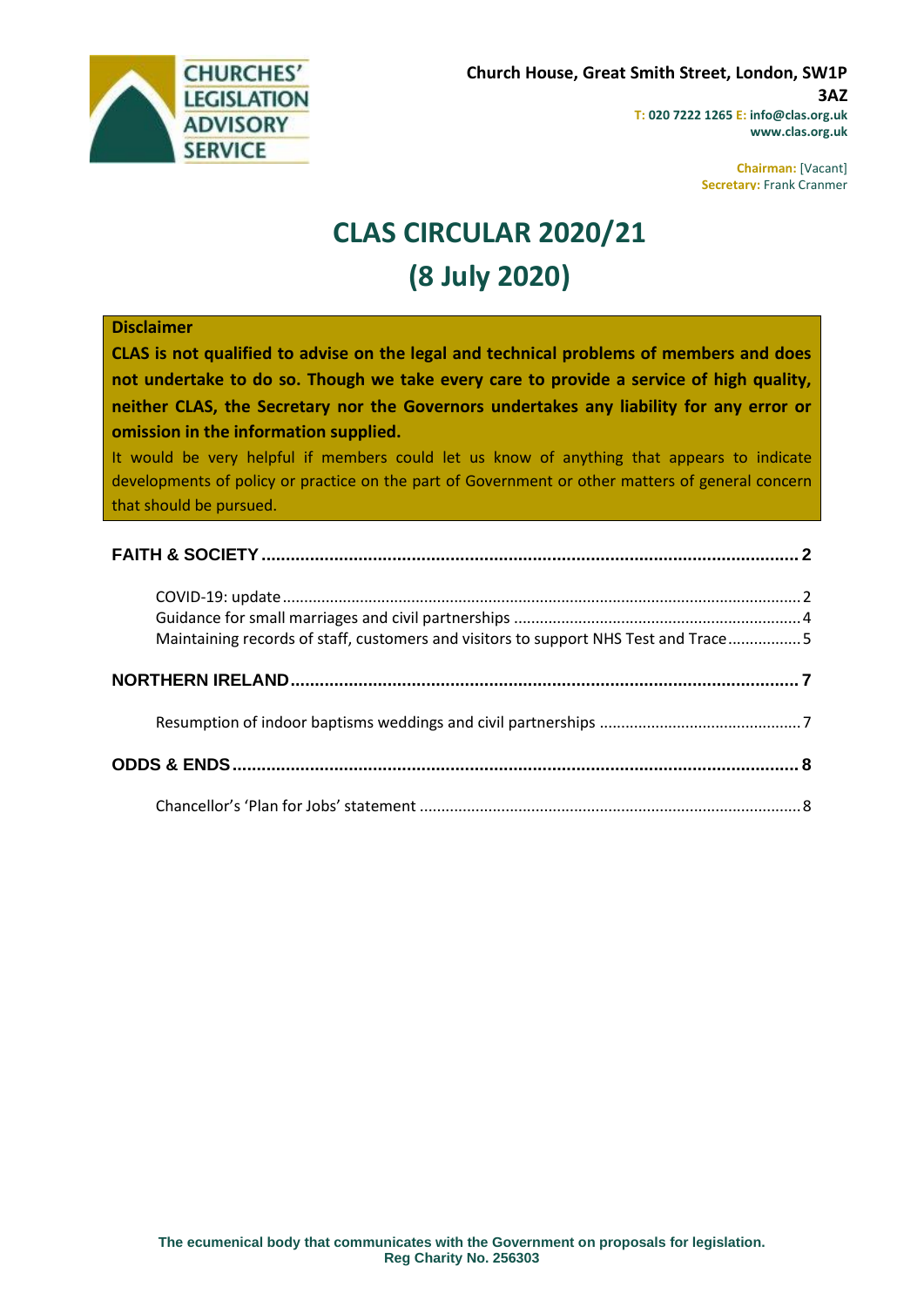## <span id="page-1-0"></span>**FAITH & SOCIETY**

<span id="page-1-1"></span>**COVID-19: update**

**For action**

#### **The Health Protection (Coronavirus, Restrictions) (No. 2) (England) Regulations 2020**

The [Health Protection \(Coronavirus, Restrictions\) \(No. 2\) \(England\) Regulations 2020](http://www.legislation.gov.uk/uksi/2020/684/contents/made) were laid on 3 July and came into force on 4 July – except in Leicester. They revoke the Health Protection (Coronavirus, Restrictions) (England) Regulations 2020 (except for Regulation 2) and the subsequent amending Regulations.

On the same day, MHCLG published *[COVID-19: guidance for the safe use of places of worship during](https://www.gov.uk/government/publications/covid-19-guidance-for-the-safe-use-of-places-of-worship-during-the-pandemic-from-4-july/covid-19-guidance-for-the-safe-use-of-places-of-worship-during-the-pandemic-from-4-july)  [the pandemic](https://www.gov.uk/government/publications/covid-19-guidance-for-the-safe-use-of-places-of-worship-during-the-pandemic-from-4-july/covid-19-guidance-for-the-safe-use-of-places-of-worship-during-the-pandemic-from-4-july)*, which provides advice on how places of worship many now open, for limited permitted activities, in a manner that is safe and in line with social distancing guidelines. Importantly, the guidance notes that:

'This guidance is of a general nature and should be treated as a guide. In the event of any conflict between any applicable legislation (including the health and safety legislation) and this guidance, the applicable legislation shall prevail.'

The wording of Regulation 5 of the Health Protection (Coronavirus, Restrictions) (No. 2) (England) Regulations 2020 has resulted in a degree of confusion on whether the limit of 30 persons applied to worship other than marriages, funerals and baptisms.

[Regulation 5\(1\)](http://www.legislation.gov.uk/uksi/2020/684/regulation/5/made) applies to:

- a gathering of more than 30;
- that takes place in a private dwelling, a boat or an outdoor public space.

[Regulation 5\(4\)](http://www.legislation.gov.uk/uksi/2020/684/regulation/5/made) applies to:

- a gathering of more than 30;
- that takes place indoors; and
- which would attract [s.63\(1\) Criminal Justice and Public Order Act 1994](http://www.legislation.gov.uk/ukpga/1994/33/section/63) if it took place on land in the open air: *which means that it applies to indoor raves* (which is what 63(1) CJPA 1994 is about).

On our reading, therefore, Regulation 5 does *not* appear to apply to gatherings indoors in property operated by a charitable institution (which covers almost all places of worship, of whatever religion or denomination).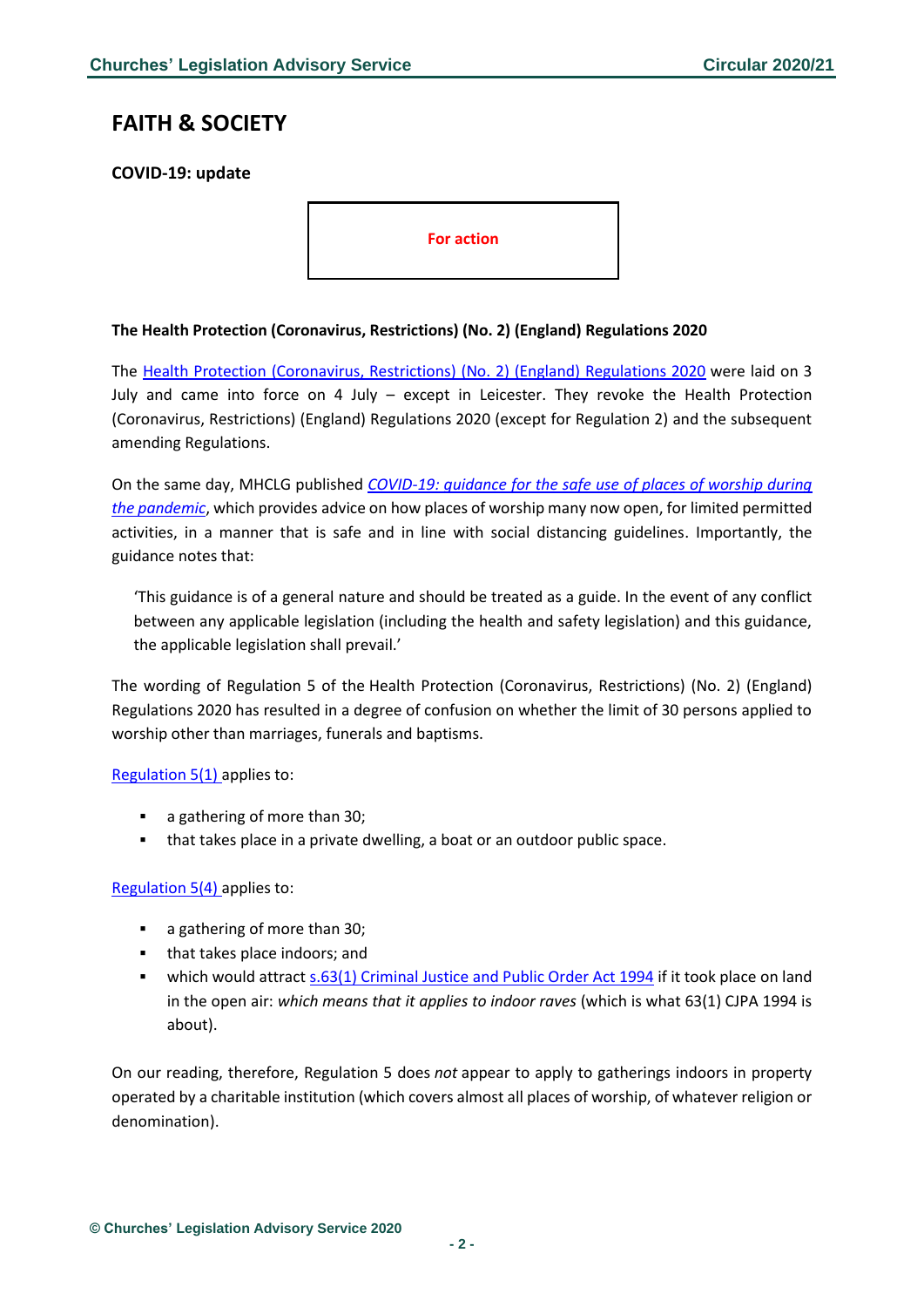#### *The numbers set out in the guidance*

The following table in the guidance 'sets out where it is advisable to limit the number of people within a place of worship due to the potential for increased spread of COVID-19':

| <b>Activity</b>                                                                 | <b>Advised gathering limit</b>                                                                                                                                                                                                             |
|---------------------------------------------------------------------------------|--------------------------------------------------------------------------------------------------------------------------------------------------------------------------------------------------------------------------------------------|
| Communal worship,<br>including prayers,<br>devotions or<br>meditations led by a | Limits for communal worship should be decided on the basis of the capacity of the<br>place of worship following an assessment of risk (see Section 5 'Restrictions on<br>Capacity').                                                       |
| Minister of Religion<br>or lay person.                                          | Social distancing should be strictly adhered to (see Section 5 'Social distancing').                                                                                                                                                       |
| Marriage<br>ceremonies                                                          | Marriage ceremonies should have no more than 30 people in attendance.<br>Attendance should also be within the capacity limits of the premises so that social<br>distancing can be strictly adhered to.                                     |
|                                                                                 | See more detail in the guidance for small marriages and civil partnerships during<br>the coronavirus (COVID-19) pandemic.                                                                                                                  |
| <b>Funerals</b>                                                                 | Funerals should have no more than 30 people in attendance. Attendance should<br>also be within the capacity limits of the premises so that social distancing can be<br>strictly adhered to. In some cases that may be less than 30 people. |
|                                                                                 | See more detail in the COVID-19: guidance for managing a funeral during the<br>coronavirus pandemic.                                                                                                                                       |
| Other life cycle<br>ceremonies.                                                 | Other life cycle ceremonies should have no more than 30 people present, unless<br>the life cycle rite takes place during routine communal worship.                                                                                         |
|                                                                                 | Consideration should also be given to the capacity limits of the premises in order<br>that strict social distancing can be adhered to (See section 5 'Social distancing').                                                                 |

*This guidance applies to places of worship when being used for a religious purpose or in preparation for a religious purpose*' [emphasis added].

On that basis, it would appear that it is legal to hold a service with more than 30 people in a large place of worship *always provided that*:

- those responsible have carried out a proper risk assessment for which, see Annex A of the guidance;
- it is not a wedding or a funeral or another freestanding 'life cycle ceremony' (defined in the guidance as a religious ceremony 'to mark rites of passage, which are separate, self-contained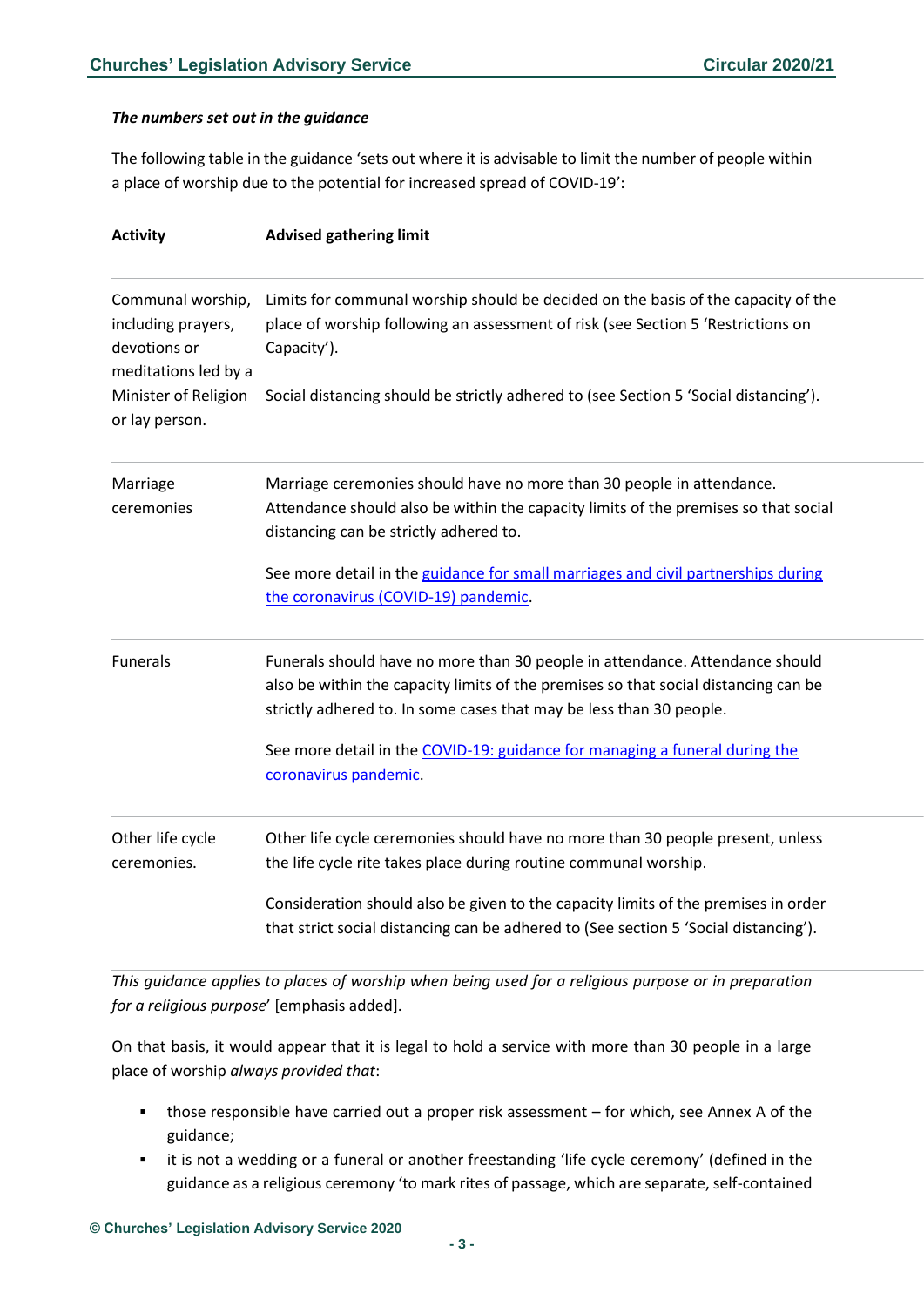ceremonies as opposed to marking a life cycle event or rite in the course of routine communal worship. not celebrated during a normal worship service') – so a baptism during a Eucharist is not restricted by the 30-person rule but a "private" baptism is so restricted; and

social distancing is observed.

The Church of England's *[COVID-19 Advice on the Conduct of Public Worship](https://www.churchofengland.org/sites/default/files/2020-07/COVID%2019%20advice%20on%20conducting%20public%20worship%20v1.2.pdf)* puts the position like this:

- an advisory 'cap' of 30 has been set for weddings and other 'stand-alone' services such as baptism and confirmation if not conducted during 'routine communal worship';
- there is no numerical 'cap' on other services, but social distancing and Public Health requirements must be met;
- the two-metre 'rule' applies for public worship except in situations where closer contact cannot be avoided and extra Public Health precautions must then be taken; and
- consideration should be given to keeping numbers below the maximum possible further to minimise risk.

[The Health Protection \(Coronavirus, Restrictions\) \(England\) \(Amendment\) \(No. 4\) Regulations 2020,](http://www.legislation.gov.uk/uksi/2020/588/contents/made) now revoked, made specific reference to the inclusion of "communal worship" within the 'Further restrictions and closures during the emergency period' under Regulation 5 of SI 2020/350; however, *there is no reference to "communal worship" in the Health Protection (Coronavirus, Restrictions) (No. 2) (England) Regulations 2020* – hence the uncertainty in its interpretation.

[Source: DHSC, 2 July, www.legislation.gov.uk, 3 July, MHCLG 3 July]

#### <span id="page-3-0"></span>**Guidance for small marriages and civil partnerships**



MHCLG has also [updated](https://www.gov.uk/government/publications/covid-19-guidance-for-small-marriages-and-civil-partnerships/covid-19-guidance-for-small-marriages-and-civil-partnerships) its guidance for small marriages and civil partnerships in England. The guidance is designed to assist people and venues to host small marriage ceremonies or civil partnerships in England, in accordance with the associated legislation that came into effect on 4 July 2020.

[Source: MHCLG, 4 July]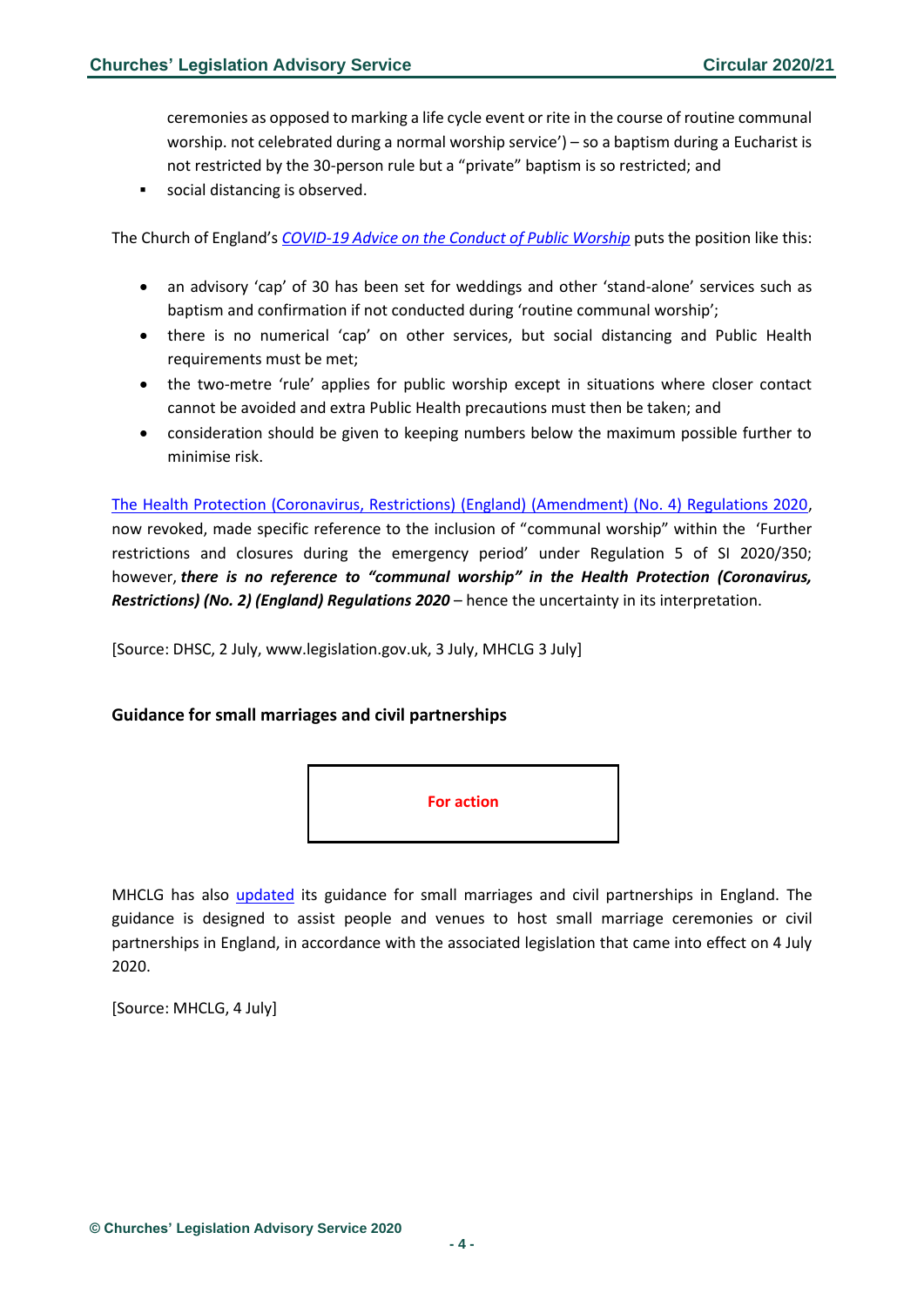#### <span id="page-4-0"></span>**Maintaining records of staff, customers and visitors to support NHS Test and Trace**

#### **For action**

DHSC ha[s published](https://www.gov.uk/guidance/maintaining-records-of-staff-customers-and-visitors-to-support-nhs-test-and-trace) guidance for the organisations who should collect details and maintain records of staff, customers and visitors on their premises, to support the NHS Test and Trace service (the service). This guidance applies to certain establishments which provide an on-site service, as well as to any events that take place on its premises. It does not apply to drop-off deliveries made by suppliers or contractors. An overview of the guidance is included below.

Organisations should keep a temporary record of customers and visitors for 21 days, *in a way that is manageable for the organisation*, and assist NHS Test and Trace with data requests. This applies to establishments in the following sectors - whether indoor, outdoor or mobile venues:

- hospitality, including pubs, bars, restaurants and cafés
- tourism and leisure, including hotels, museums, cinemas, zoos and theme parks
- close contact services, including hairdressers, barbershops and tailors
- facilities provided by local authorities, including town halls and civic centres for events, community centres, libraries and children's centres
- places of worship, including use for events and other community activities.

The following information should be collected by the venue, where possible:

- The names of staff who work at the premises, as well as a contact phone number for each member of staff, and the dates and times that they worked.
- For customers or visitors:
	- $\circ$  The name of the customer or visitor or the name of the 'lead member' of a group and the number of people in the group.
	- $\circ$  A contact phone number for each customer or visitor, or for the lead member of a group
	- o The date of visit, arrival time and, where possible, departure time
	- $\circ$  If a customer will interact with only one member of staff (e.g. a hairdresser), the name of the assigned staff member should be recorded alongside the name of the customer.
	- $\circ$  If not collected in advance, this information should be collected at the point that visitors enter the premises, or at the point of service if impractical to do so at the entrance.

Individuals can opt-out of sharing their details for the purposes of NHS Test and Trace and if they do so, organisations should not share their information. Organisations do not have to verify the information provided.

Organisations should hold records for 21 days, after which the information should be securely disposed of or deleted – unless they were made and kept for other business purposes. Collected data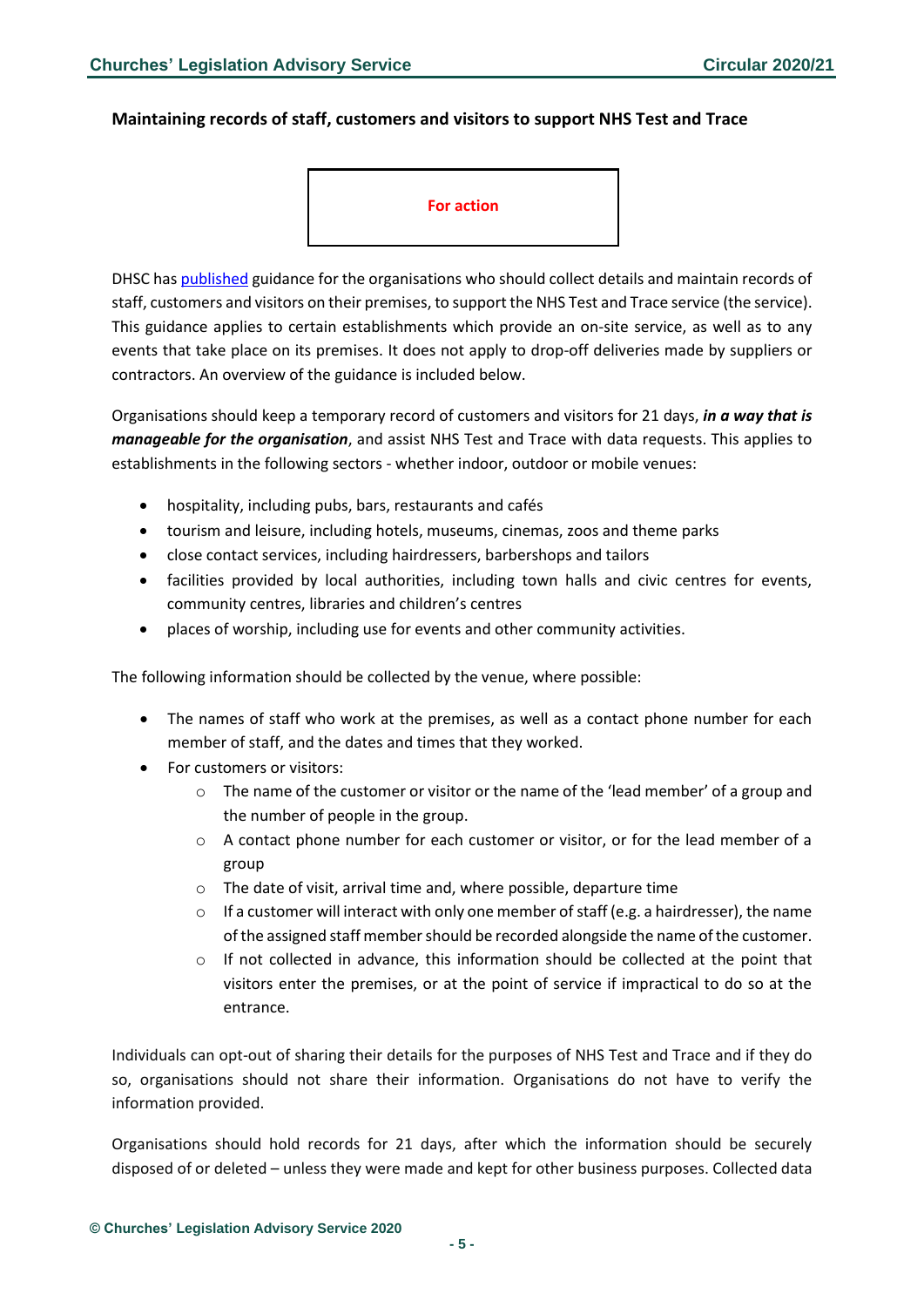must comply with GDPR rules and should not be kept for longer than is necessary. ICO has published [guidance](https://ico.org.uk/global/data-protection-and-coronavirus-information-hub/contact-tracing-protecting-customer-and-visitor-details/) to this effect.

GDPR allows organisations to request and share the information with NHS Test and Trace and it is not necessary to seek individual consent. However, organisations should make clear why the information is being collected and what they intend to do with it. The guidance suggests that organisations display a notice at the premises or on the website setting out what the data will be used for and the circumstances in which it might be accessed by NHS Test and Trace.

**While consent is not required, the Government recommends that consent is sought in sensitive settings such as places of worship** or other philosophical/religious groups or health support groups. This is because of the potentially sensitive nature of the data collected in these circumstances.

If you are contacted by NHS Test and Trace:

Contact tracers will:

- call you from 0300 013 5000
- send you text messages from 'NHStracing'
- ask you to sign into the NHS Test and Trace [contact-tracing](https://contact-tracing.phe.gov.uk/) website.

Contact tracers will never:

- ask you to dial a premium rate number to speak to them
- ask you to make any form of payment or purchase a product or any kind
- ask for any details about your bank account
- ask for your social media identities or login details, or those of your contacts
- ask you for any passwords or PINs, or ask you to set up any passwords or PINs over the phone
- disclose any of your personal or medical information to your contacts
- ask about protected characteristics that are irrelevant to the needs of test and trace
- provide medical advice on the treatment of any potential coronavirus symptoms
- ask you to download any software to your PC or ask you to hand over control of your PC, smartphone or tablet to anyone else
- ask you to access any website that does not belong to the government or NHS.

If you receive a request for information from NHS Test and Trace this does not mean that you must close your establishment. NHS Test and Trace will, if necessary, undertake an assessment and work with you to understand what actions need to be taken. If there is more than one case of COVID-19 on your premises, you should contact your local health [protection](https://www.gov.uk/health-protection-team) team to report the suspected outbreak.

[Source: DHSC, 2 July]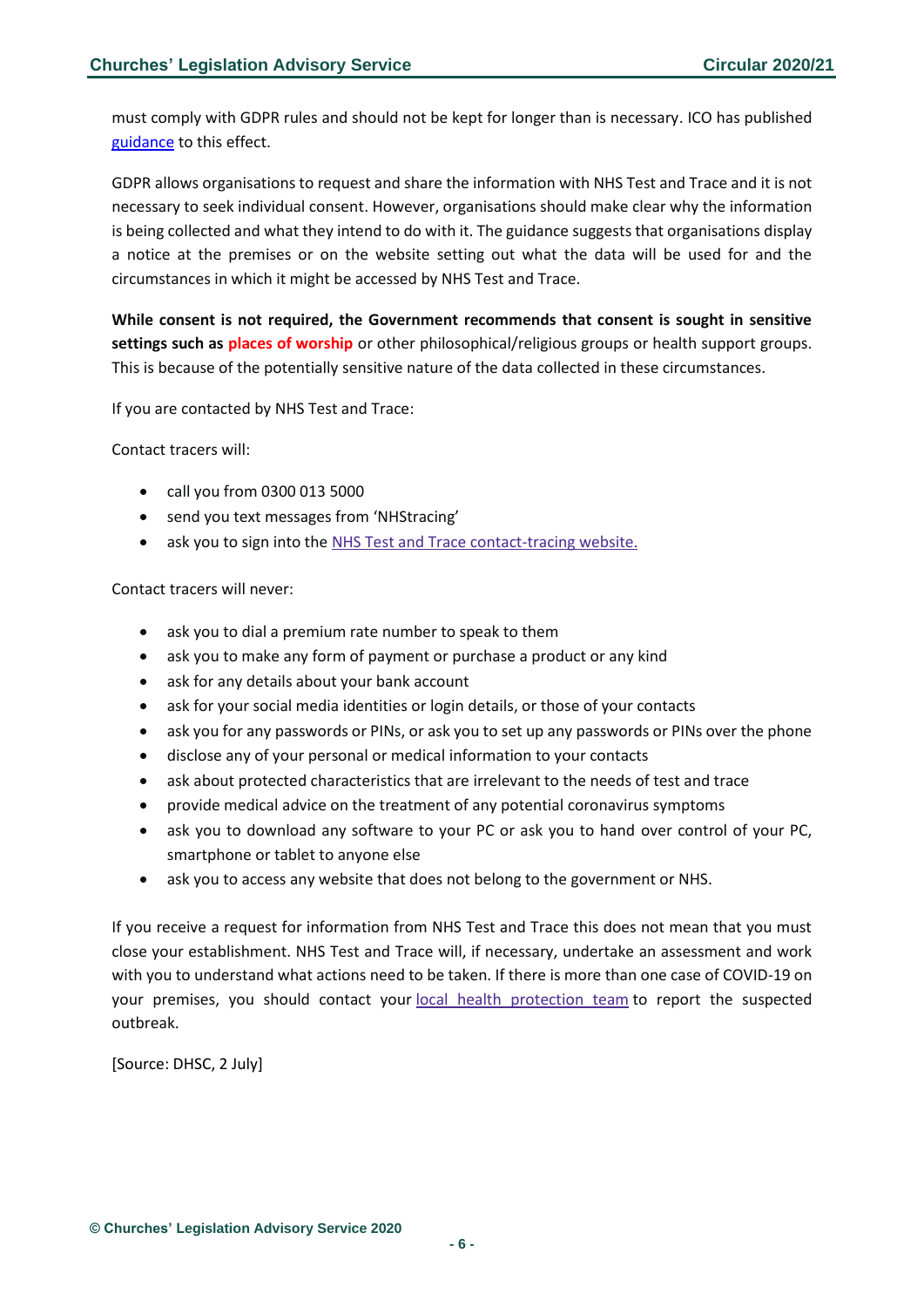## <span id="page-6-0"></span>**NORTHERN IRELAND**

#### <span id="page-6-1"></span>**Resumption of indoor baptisms weddings and civil partnerships**

**For information**

On 6 July, the Northern Ireland Executive [announced](https://www.executiveoffice-ni.gov.uk/news/executive-statement-indoor-weddings-and-baptisms) indicative arrangements for the resumption of indoor weddings, civil partnerships and baptisms.

Ministers have agreed that places of worship will be able to resume baptisms and indoor marriage ceremonies from **Friday, 10 July** - local government offices and other venues will be able to resume marriage and civil partnership ceremonies from the same date. It will be for individual venues to determine their precise opening dates for ceremonies and whether or not they wish to provide postceremony celebrations.

Numbers attending indoor marriage and civil partnership ceremonies and post-ceremony celebrations will be determined by the venue on the basis of a risk assessment, '*taking account of the individual circumstances of each and adhering to all relevant public health advice and industry guidance*'.

The proposed changes to the coronavirus restrictions will be confirmed by the Executive on **Thursday, 9 July**. The press release notes that 'couples contacting Registrars and officiants to rearrange their marriages should be aware that there is a backlog of couples waiting but every effort will be made to accommodate everyone as soon as possible'.

[Source: Northern Ireland Executive, 6 July]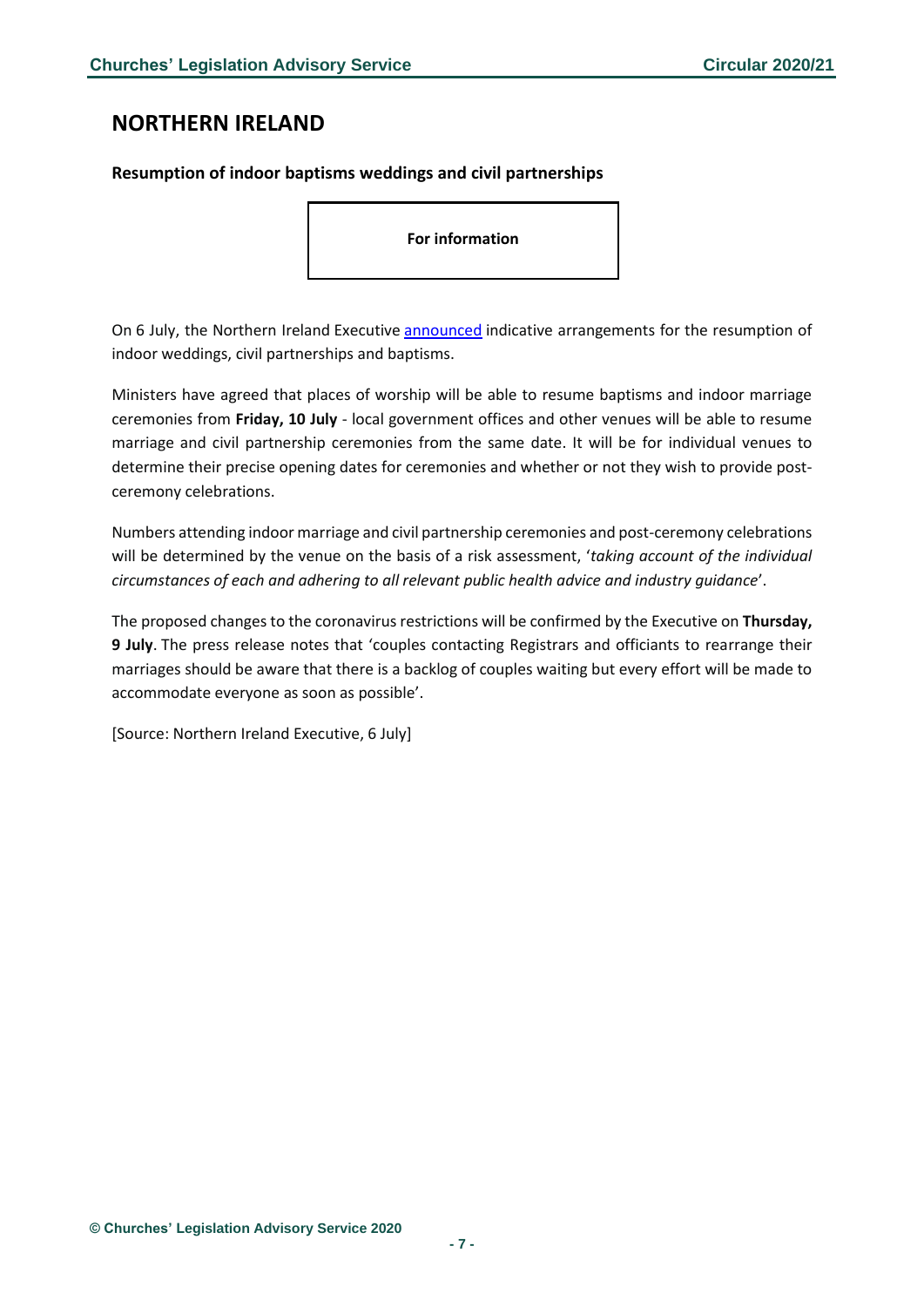## <span id="page-7-0"></span>**ODDS & ENDS**

### <span id="page-7-1"></span>**Chancellor's 'Plan for Jobs' statement**

**For information**

The Chancellor, Rishi Sunak, ha[s announced](https://www.gov.uk/government/news/rishis-plan-for-jobs-will-help-britain-bounce-back) a '[Plan for Jobs](https://www.gov.uk/government/publications/a-plan-for-jobs-documents/a-plan-for-jobs-2020)' as part of the Government's plan for the UK's recovery from the Coronavirus outbreak. A summary of the Chancellor's statement is as follows:

- Job Retention Bonus: The Government will introduce a one-off payment of £1,000 to UK employers for every furloughed employee who remains continuously employed through to the end of January 2021. Employees must earn above the Lower Earnings Limit (£520 per month) on average between the end of the Coronavirus Job Retention Scheme and the end of January 2021. Payments will be made from February 2021. Further detail about the scheme will be announced by the end of July.
- £2bn Kickstart Scheme: The scheme opening next month with no cap on numbers will provide funding for employers to create new 6-month work placements for 16-24-year-olds who claim Universal Credit and are at risk of long-term unemployment. The funding will cover 100% of the National Minimum Wage over those 6 months (as well as the associated employer National Insurance contributions and employer minimum automatic enrolment contributions) for jobs that offer a minimum of 25 hours a week. Employers will also be able to top this wage up.
- £2bn Green Homes Grant: From September, homeowners and landlords will be able to apply for vouchers to carry out works to make their homes more energy efficient. The grants will cover at least two-thirds of the costs (up to £5k) and will cover the whole cost for lowincome houses.
- Temporary Stamp Duty Land Tax (SDLT) cut: The Government will temporarily increase the Nil Rate Band of Residential SDLT, in England and Northern Ireland, from £125,000 to £500,000. This will apply from 8 July 2020 until 31 March 2021.
- "Eat Out, to Help Out": For the month of August, every diner will be entitled to a 50% discount of up to £10 per head on his or her meal at any participating restaurant, café, pub or other eligible food service establishment. The discount can be used unlimited times and will be valid Monday to Wednesday on any eat-in meal (including on non-alcoholic drinks) for the entire month of August 2020 across the UK. Participating establishments will be fully reimbursed for the 50% discount.
- VAT cut: From 15 July 2020 to 12 January 2021, the reduced (5%) rate of VAT will apply to supplies of food and non-alcoholic drinks from restaurants, pubs, bars, cafés and similar premises across the UK, as well as to supplies of accommodation and admission to